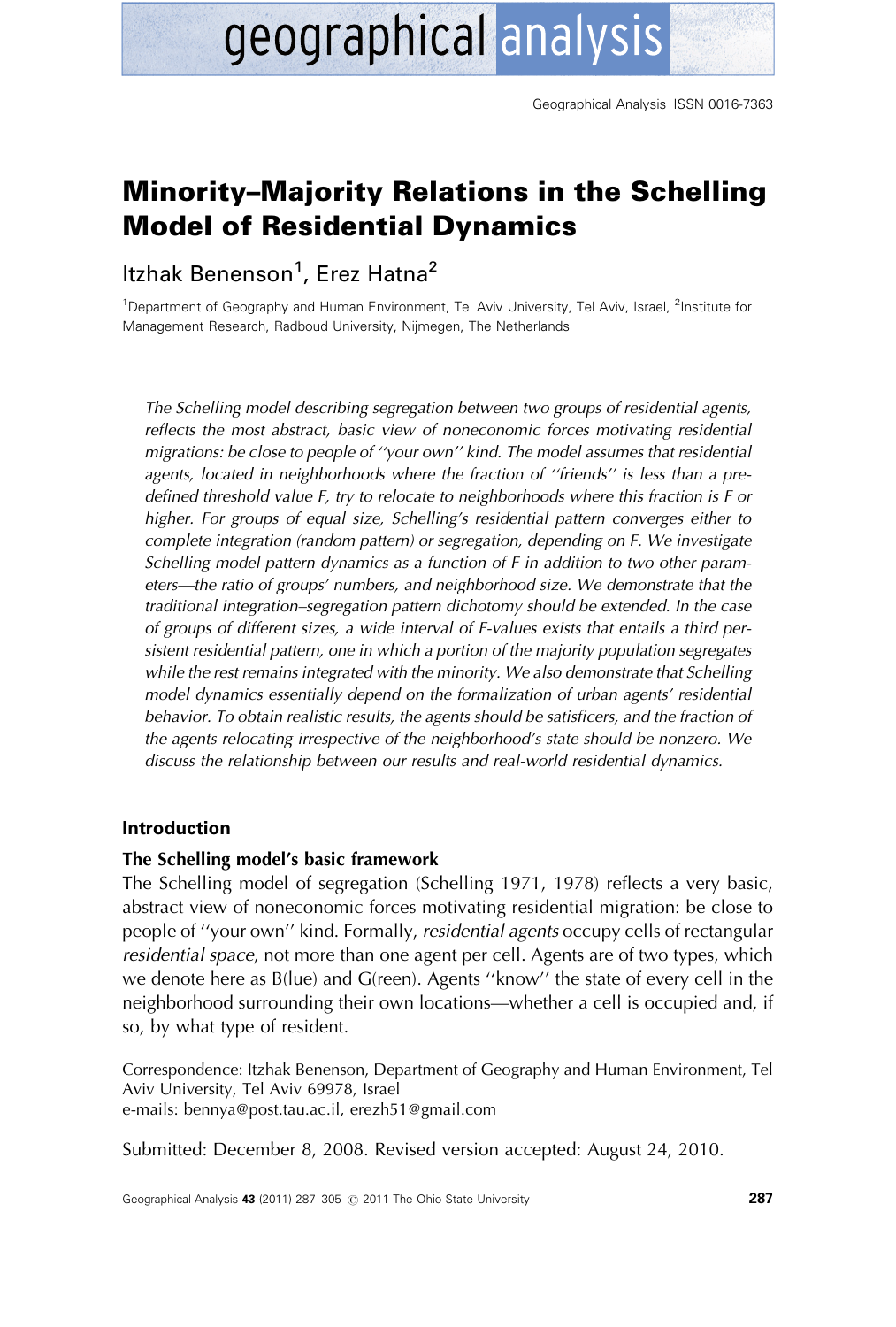The model's basic assumption is as follows: an agent, located in the center of a neighborhood where the fraction of friends  $f$  is less than a predefined threshold value F (i.e.,  $f$ <F) will want to relocate to a neighborhood where  $f \geq F$  (Schelling 1978, p. 148).<sup>1</sup>

Schelling (1978, p. 138) used the model to examine ''some of the individual incentives and individual perceptions of difference that can lead collectively to segregation.'' To do so, he placed equal numbers of dimes and pennies on squares of a chessboard-sized sheet of paper and assumed that every dime or penny wanted "something more than one-third" of its neighbors within its  $3 \times 3$  neighborhood to be like itself. Any dime or penny whose neighborhood did not meet this condition moved to the nearest square that did satisfy it (Schelling 1978, pp. 147–48).

Regardless of the initial pattern and the order of moves, the dimes and pennies in Schelling's experiment quickly segregated, and the pattern stalled. In this and similar experiments, Schelling demonstrated that for F above one-third, all patterns converge to a segregated equilibrium. He thus concluded that microbehavior aimed at satisfying relatively weak individual demands (i.e., to reside within a neighborhood where  $F \geq 1/3$  only), results in a completely segregated macropattern. He also noted that the properties of the equilibrium pattern depend on the value of  $F$  and that  $F$  can differ for dimes and for pennies (Schelling 1978, pp. 153–54), although he did not investigate these issues.

In this article, we claim that the traditional, integration–segregation description of the persistent patterns produced by the Schelling model should be extended. For the case of groups of unequal size, we demonstrate the existence of a wide interval of Fvalues that encompasses a third persistent residential pattern, one in which a portion of the majority group segregates while the rest remains integrated with the minority.

Our study aims to extend Schelling's theoretical framework. We thus ignore numerous real-world factors that can influence real-world residential choice, such as the hierarchical structure of residential space (e.g., apartment, entrance, building, and neighborhood), commuting and relocation costs, and distance from work.

#### Schelling model studies: state of the art

Standard settings and the basic dichotomy of persistent patterns The settings that Schelling (1978) establishes can be described as follows:

- S1. The city is a grid of cells, and each cell's neighborhood is a  $3 \times 3$  square, truncated by the city's boundaries if they lie in close proximity.
- S2. The city is populated by agents, each belonging to one of two groups of equal size, B(lue) and G(reen);  $B: G = 1:1$ .
- S3. The initial distribution of agents on the grid city is random; a fraction of cells is vacant, with this number being sufficient to allow relocation.
- S4. Model dynamics are considered in discrete time. At each time step, every agent estimates the fraction  $f$  of neighbors of its own type (friends) within the neighborhood (empty places are ignored).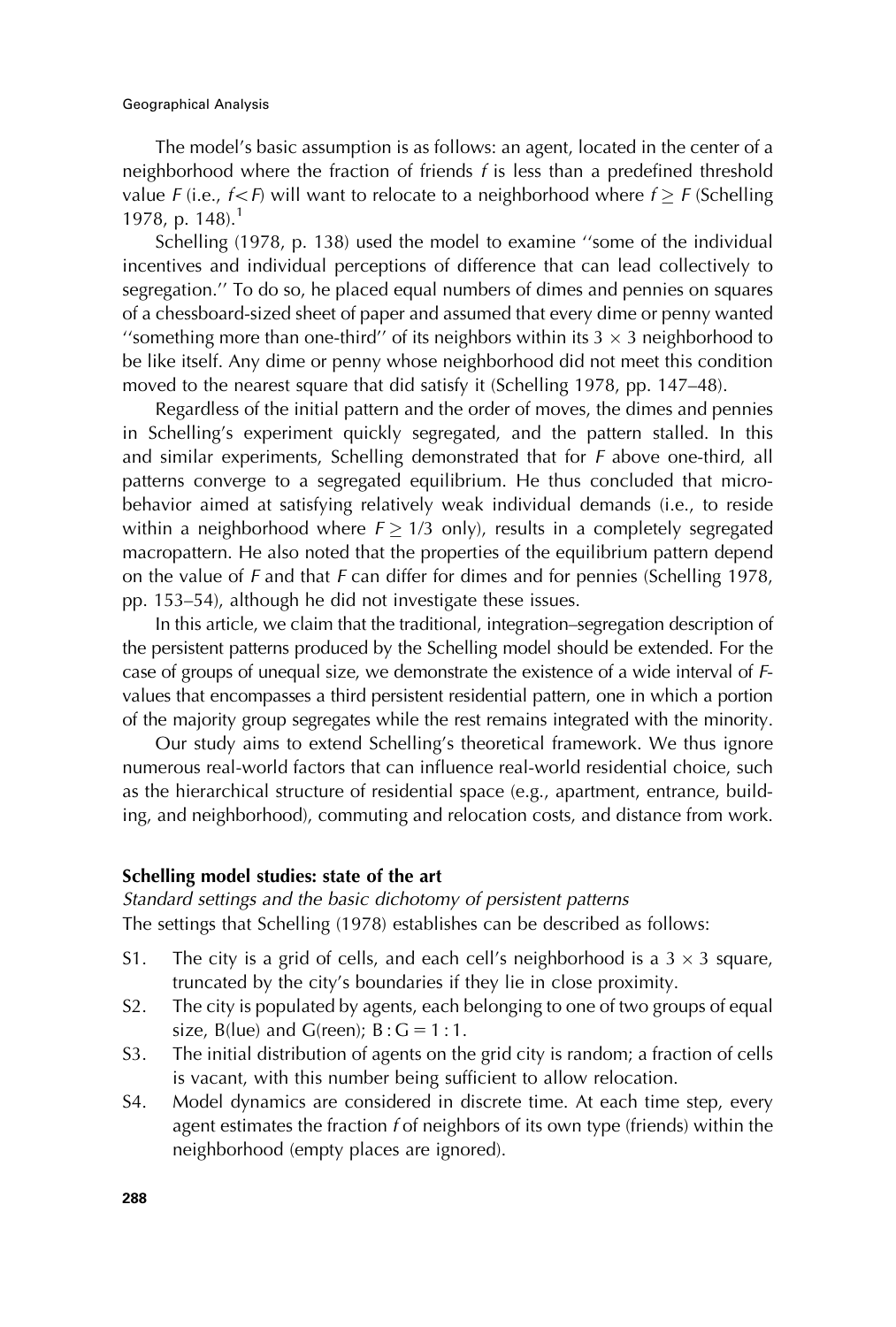- S5. There exists a threshold value  $F<sub>r</sub>$  common to all agents, that represents the fraction of friends desired within each neighborhood. An agent located at the center of a neighborhood where  $f < F$  decides to leave its cell and relocate to the *closest* empty cell satisfying the condition  $f \geq F$ .
- S6. Information about a cell left by an agent becomes immediately available to all agents.

In this article, we call S1–S6 the Schelling model's standard settings.

According to Schelling (1971), for standard settings and  $F < 1/3$ , the model's residential pattern eventually converges to a pattern that is visually indistinguishable from the random one, while for  $F \geq 1/3$ , the model's residential pattern converges to a segregated pattern, characterized by one or more large (i.e., several times larger than the  $3 \times 3$  neighborhood) homogeneous patches of B- and Gagents. These patches are separated by unpopulated boundaries (Fig. 1).

But the standard settings are incomplete. For example, they do not consider the important situation where an agent decides to relocate, but no vacancies are available satisfying the condition  $f \geq \mathit{F}$ . This feature implies that one should be cautious when comparing the results of different studies. The consequences of formal implementation of the same conditions may be only apparently equivalent yet substantively dissimilar.

# Studies of the Schelling model

The Schelling model is studied mainly through simulation.<sup>2</sup> Research tends to focus on settings that are more general than the standard setting (S1–S6). Flache and Hegselmann (2001) investigated the model for irregular partitions of the plane and demonstrate that convergence toward either the segregated or the random pattern is



Figure 1. Persistent residential patterns of the standard Schelling model in the case of 95% density of agents: (a)  $F = 0.2$ , the residential pattern cannot be distinguished from a random one; (b)  $F = 0.8$ , the residential pattern is segregated.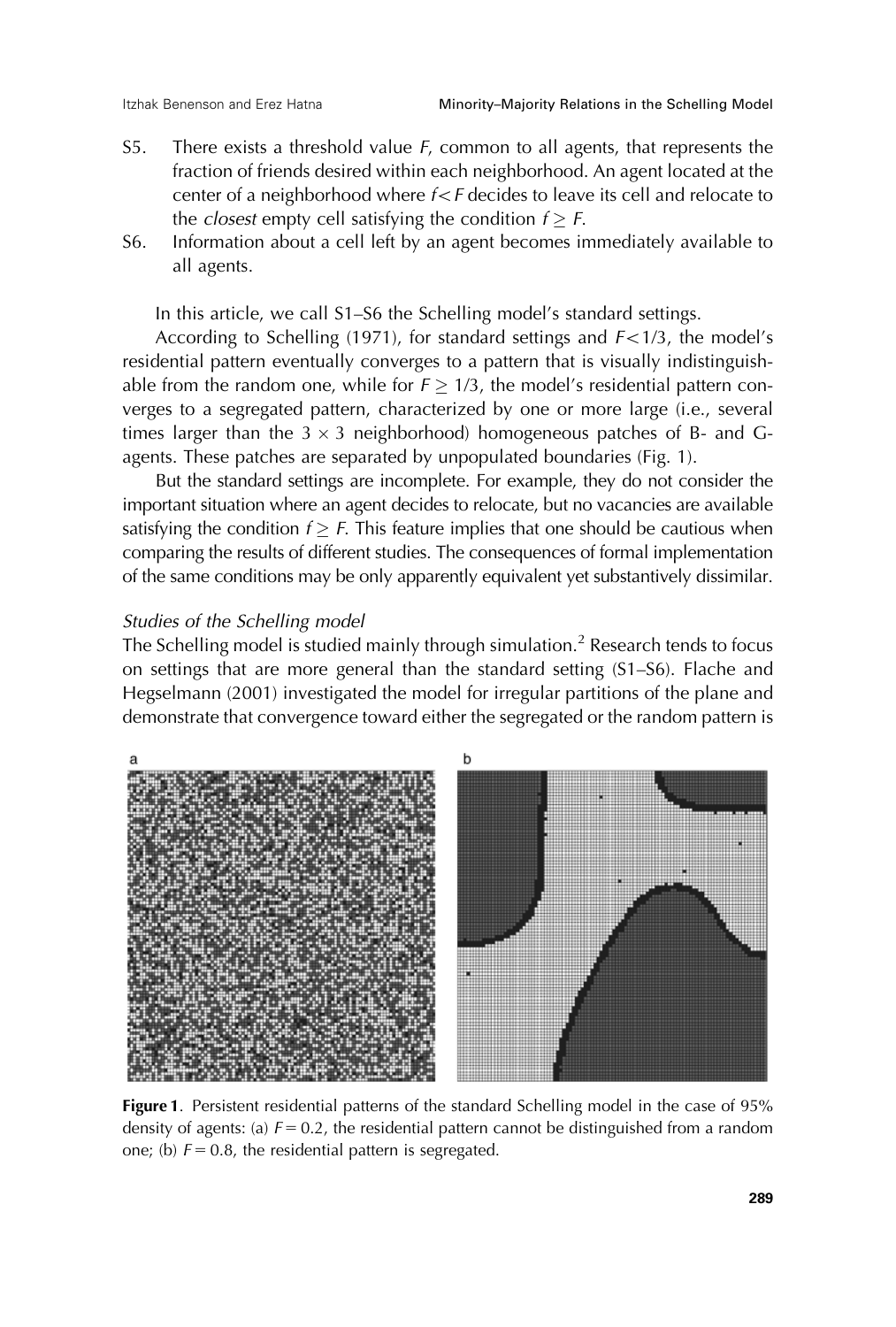characteristic of the model irrespective of neighborhood size and form. Laurie and Jaggi (2002, 2003) probed into whether Schelling model dynamics depend on the radius of a cell's neighborhood. They claimed that for any given F the number of homogeneous patches in the patterns decreases, with patch size increasing with the growth in neighborhood size. Portugali, Benenson, and Omer (1994) and Portugali and Benenson (1995) explore Schelling's claim that the symmetric behavior of the B- and G-agents is not at all necessary for segregation to emerge. They show that the model's residential pattern converges toward segregation even if agents of one type only react to neighborhood structure while agents of the second type are fully tolerant of the other's presence.

The ''bounded neighborhood'' version of the Schelling model (Schelling 1978, p. 155) considers residential space as divided into square ''blocks'' of cells. No matter where an agent is located, whether in a block's center or close to its boundary, this agent reacts to the fraction of friends within the block and chooses to leave its cell if this fraction is below F. The analytical and nonspatial investigations of this version of the model by Schelling (1978) and Clark (1991, 1993, 2002, 2006) demonstrate that, like the basic version of the model, if all agents demand a sufficiently high fraction of friends, then a block's population becomes homogeneous over time.

A spatial version of the bounded neighborhood model, in which agents account for the population structure of adjacent blocks, is investigated in depth in a series of recent simulations studies (Fossett and Waren 2005; Fossett 2006a, b; Clark and Fossett 2008). Modification of the model's assumptions reflects the residential behavior of the main ethnic groups—White, Black, and Hispanic—populating U.S. cities. As might be expected, system dynamics become more variable under these settings than in the basic Schelling model. Complexity going beyond the basic random-segregated dichotomy of residential patterns also is characteristic of agents who differed in two or more Boolean characteristics (Benenson 1998), as well as of those who exchange residences rather than search (as predicted by S5) for vacancies over all unoccupied cells (Pollicott and Weiss 2001; Zhang 2004).

To summarize, some studies of Schelling's model confirm the basic randomsegregated dichotomy, while some modify it. We thus require a general theoretical insight into the variety of the patterns engendered by the Schelling model in order to reach the level of generalization necessary to encompass different results. A first step in this direction was recently taken by Vinkovic and Kirman (2006), who define and investigate a continuous, in space and in time, analog of the Schelling model. They propose distinguishing between two types of the relocation rules that result in two distinctive types of persistent patterns: ''solid'' and ''liquid.'' The rules that allow relocation to the better location only result in solid-like residential dynamics, that is, the system stalls when converging to a pattern in which none of the agents can improve their current state. The set of rules that allows relocation to cells of the same utility results in liquid-like dynamics, meaning that the pattern varies slowly and never stalls while preserving its integral characteristics, such as level of segregation, as agents migrate between equally satisfying locations. Vinkovic and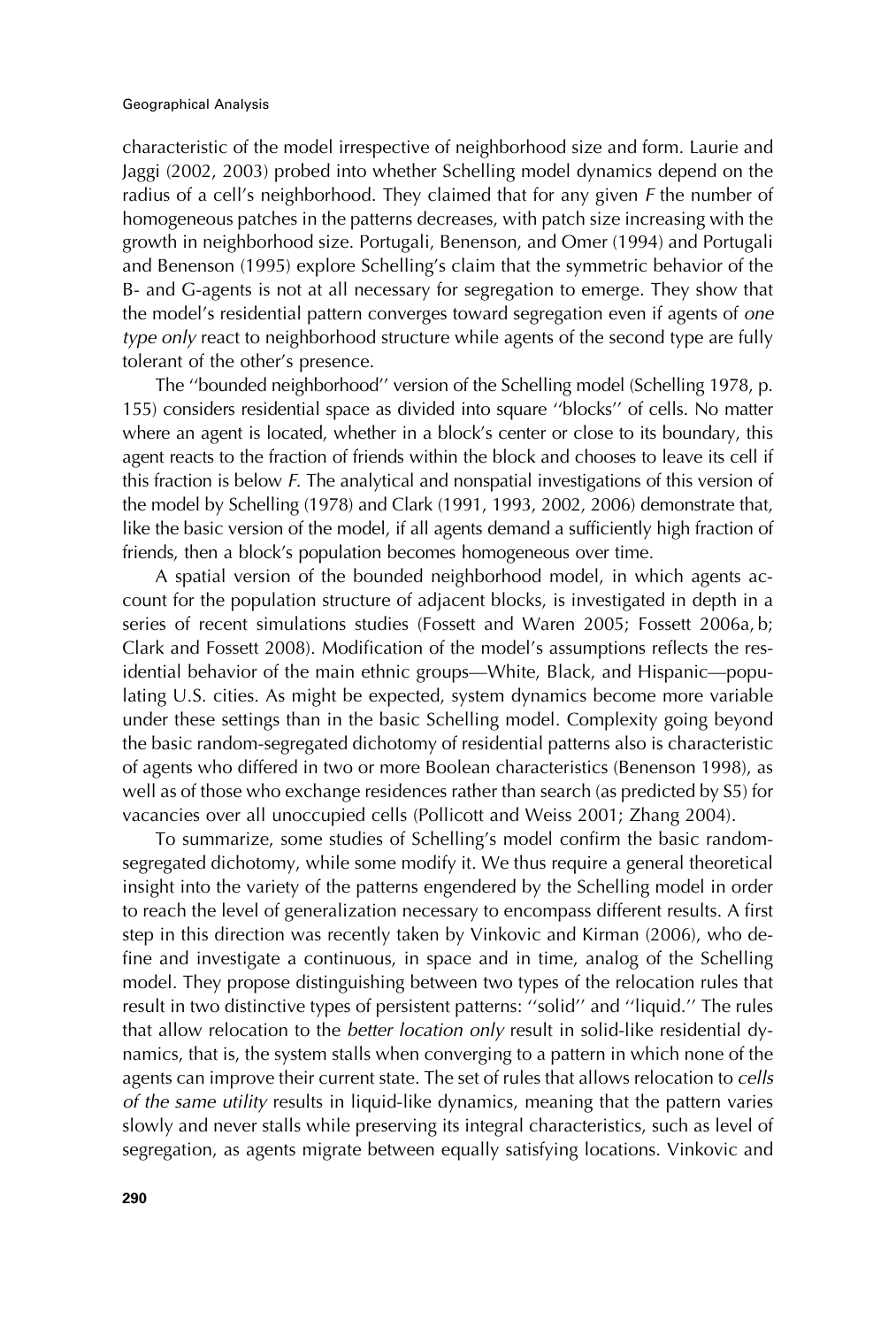Kirman (2006) demonstrate that qualitatively different solid-like patterns are numerous, depending on the model settings (e.g., the number of empty cells). The persistent liquid-like patterns are simple and consist of two large clusters of agents of each type, irrespective of variations in the model details.

This article is a step toward systematic investigation of the traditional—discrete—Schelling model. Following Vinkovic and Kirman (2006), we search for sets of rules and rule parameters that result in solid-like and liquid-like dynamics. We examine the model as if it depends on the threshold fraction of friends F for two basic types of agent behavior: satisficing and maximizing (Simon 1982)–and for varying ratios of B and G population groups.

Our study confirms that the basic distinction between the rule sets that result in solid and liquid patterns, respectively, remain valid in the case of the discrete version of the Schelling model. The maximizing behavior of residential agents entails solidlike dynamics: the model's residential patterns are always segregated, their variety is high, and they are very sensitive to initial conditions and behavioral rule parameters. We present several representative examples of these dynamics while focusing on satisficing residential behavior, an option implemented by Schelling himself.

Agents' satisficing residential behavior entails liquid dynamics. With this kind of residential behavior, we discover additional persistent, nonrandom, and nonsegregated patterns, observed when the numbers of the B- and G-groups differ. These new patterns consist of two parts, a homogeneous part, occupied exclusively by members of the majority and a ''mixed'' part, where the members of two groups coexist. The lower the fraction of the minority, the wider the interval of F-values allowing for mixed patterns. We next discuss the correspondence between the model results and real-world residential dynamics.

#### **A detailed description of the model**

Next, we consider, the Schelling model in discrete time and space, where a city is a torus grid of cells, populated by B- and G-agents who act in discrete time  $t = 0, 1, 2, \ldots$  (we omit index t unless its meaning becomes ambiguous). At each time step, every agent decides whether and where to relocate. Agents are considered in a random order, which is established anew at each time step. We follow Schelling's condition S6 and assume that an agent observes the system's changes immediately after they occur. Formally, this view corresponds to asynchronous updating (Cornforth, Green, and Newth 2005).

#### Model rules and definitions

Consider a torus city of cells of size  $N \times N$ . Each cell can be occupied by only one residential agent. The fraction of empty cells in the city is  $d > 0$ . Agents can belong to one of two groups—B(lue) or G(reen). We assume the following:

An agent located at cell h remains there, or relocates, in response to the fraction of friends (agents of the same group) within the neighborhood of h.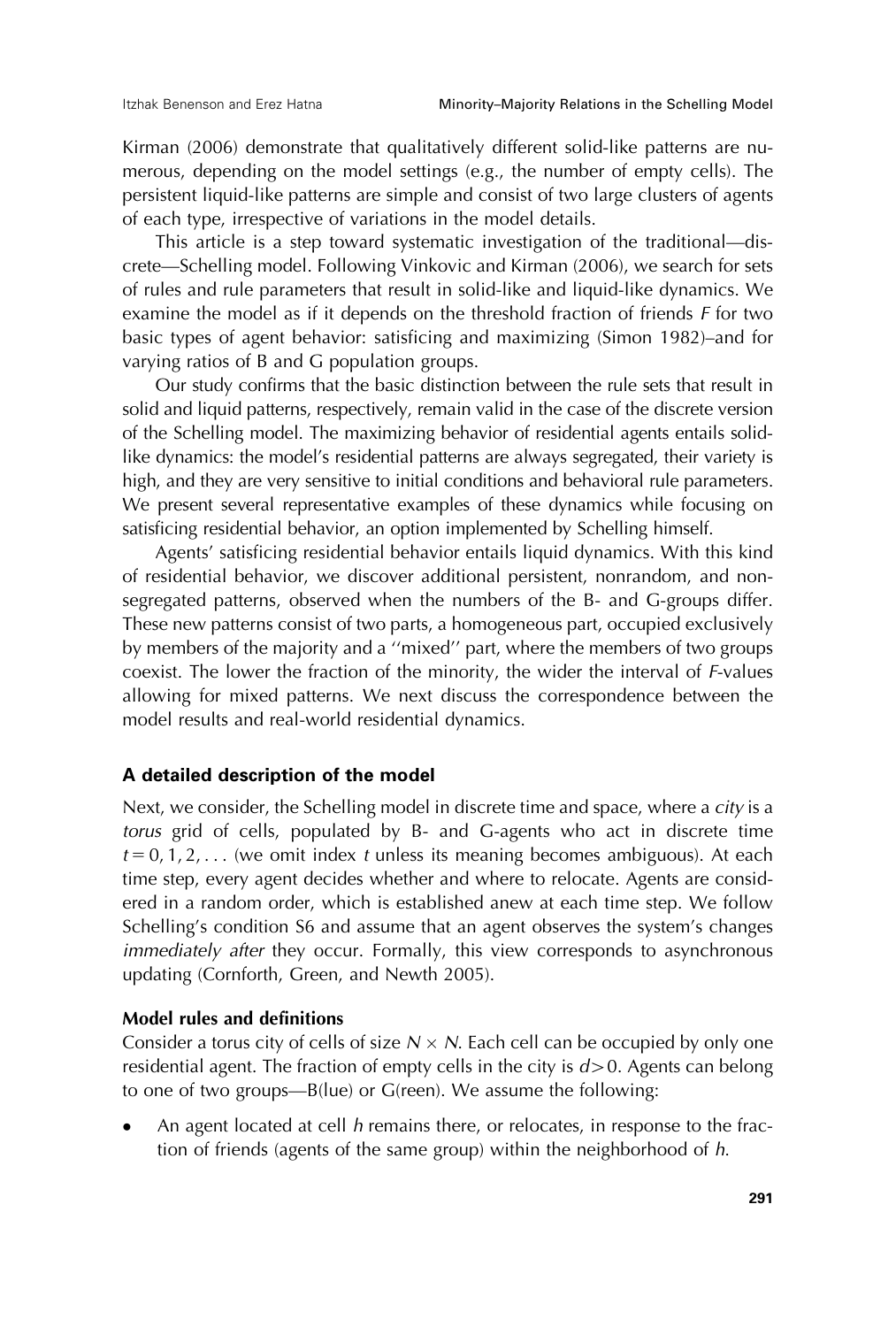- An agent can relocate for reasons independent of the number of friends within its neighborhood (we refer to these as random reasons) with probability m.
- When relocating, an agent is able to consider and compare not more than w vacant locations; the awareness of agent a located at  $h$  about vacancy  $v$  does not depend on the distance between  $h$  and  $v$ .

Next we consider Moore neighborhoods of radius r; that is, a square of  $(2r+1) \times (2r+1)$  size with h in the center (Moore 1970). For convenience, we exclude h itself from the neighborhood. For an agent a located at cell h, let us denote

- the neighborhood of h, excluding h itself, as  $U(h)$ ;
- the fraction of a-type friends among the agents located within  $U(h)$  as  $f_a(h)$ ; and
- the minimal fraction of friends necessary for  $a$ 's remaining within  $U(h)$  as F.

Agent a's relocation is decided according to the following rules: Step 1: Decide whether to try to relocate:

- Estimate  $f_a(h)$  by dividing the number of agents of a-type within  $U(h)$  by the overall number of agents there while ignoring h and the empty cells within  $U(h)$ .
- Generate a random number  $p$ , uniformly distributed on  $(0, 1)$ .
- If  $f_a(h) < F$  or  $p < m$  decide to try to relocate; otherwise, decide to stay at h.

Step 2: If the decision is to try to relocate, then search for a new location and decide whether to move there:

- Construct set  $V(a)$  of opportunities by randomly selecting w vacancies from all of the city's current vacancies.
- Estimate utility  $u_a(v)$  of each  $\in V(a)$  as  $u_a(v) = \min(f_a(v), F)$ ; that is, follow the satisficing behavior rule and consider all vacancies with F or higher fractions of friends as having the same utility.
- Select the vacancy  $v_{\text{best}} \in V(a)$  whose utility  $u_a(v_{\text{best}})$  is the highest among all  $v \in V(a)$ . If there are several best vacancies, choose one at random.
- Move to  $v_{\text{best}}$  if
- the fraction of friends at the current location is low—that is,  $u_a(h) < F$ —and relocating would improve it; that is,  $u_a(v_{\text{best}}) > u_a(h)$ ;
- the reason for relocating is other than an unfriendly neighborhood—that is,  $u_a(h) \geq F$ —whereas the new neighborhood is also friendly; that is,  $u_a(v_{\text{best}}) \geq F$ .
- Otherwise stay at h.

The sequence of model events is presented in Fig. 2. Note that an agent located at location a, for which  $f_a < F$ , relocates to a vacancy v only if  $f_v > f_a$ . An agent located at *a,* for which  $f_a \geq F$ , relocates only for ''random reasons,'' with probability *m* and, in accordance with the model rules, without improving its utility.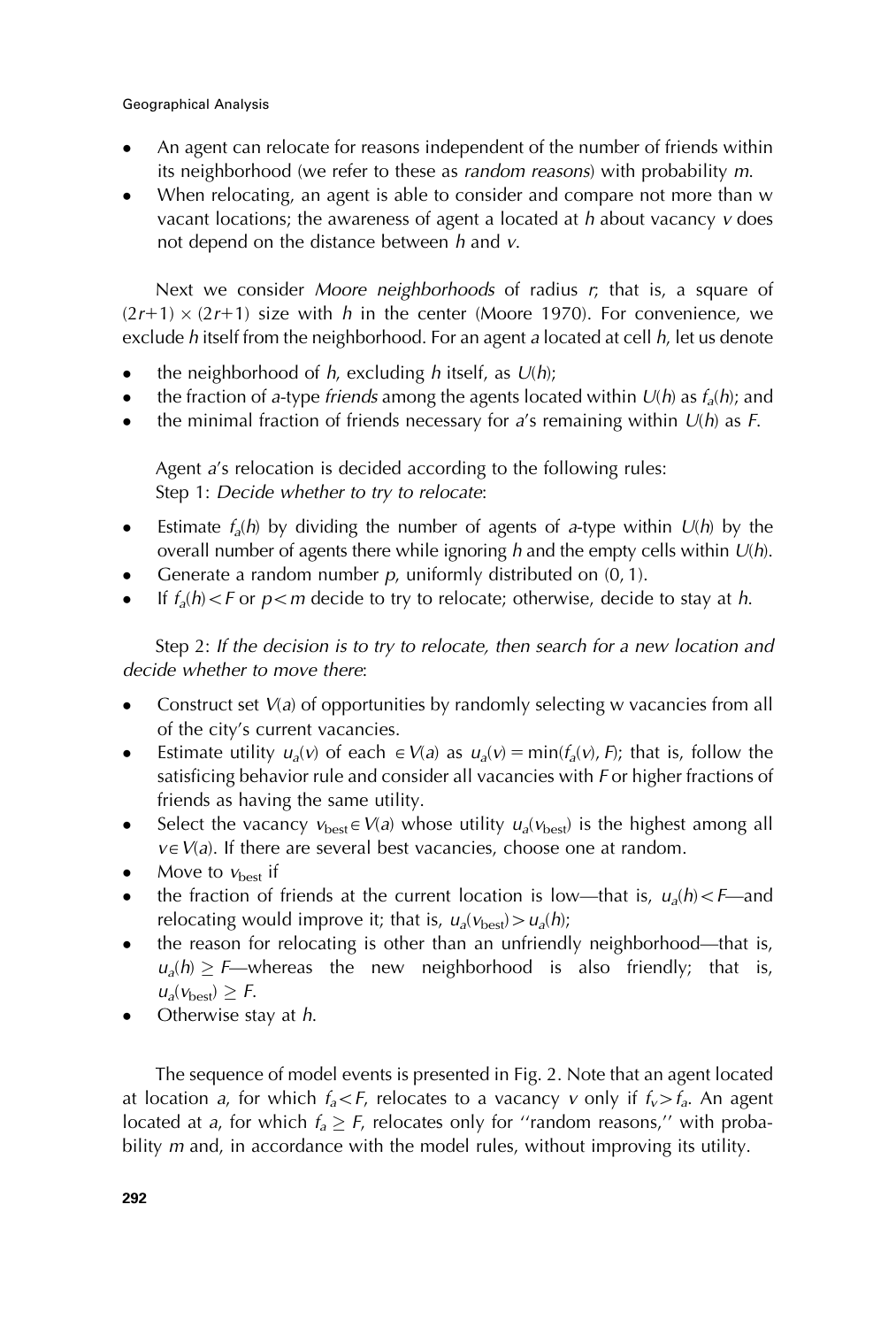

Figure 2. Flow chart of the simulation model.

We should emphasize that following Schelling (1978), model agents are ''satisficers'' (Simon 1982); that is, they consider two vacancies as equally good so far as both have a fraction of friends equal to or above  $F$ . We might thus expect liquid system dynamics (Vinkovic and Kirman 2006). Subsequently, we also discuss the "maximizer's" perspective when, for a, the utility  $u_a(v)$  of location v equals the number of friends within  $U(v)$ .

We next specify the model parameters and describe the model's results.

# Model settings and initial conditions

We consider a city represented by the  $50 \times 50$  torus and investigate the model's dynamics for the following set of parameters:

square (Moore) neighborhoods for  $r = 1-4$ ;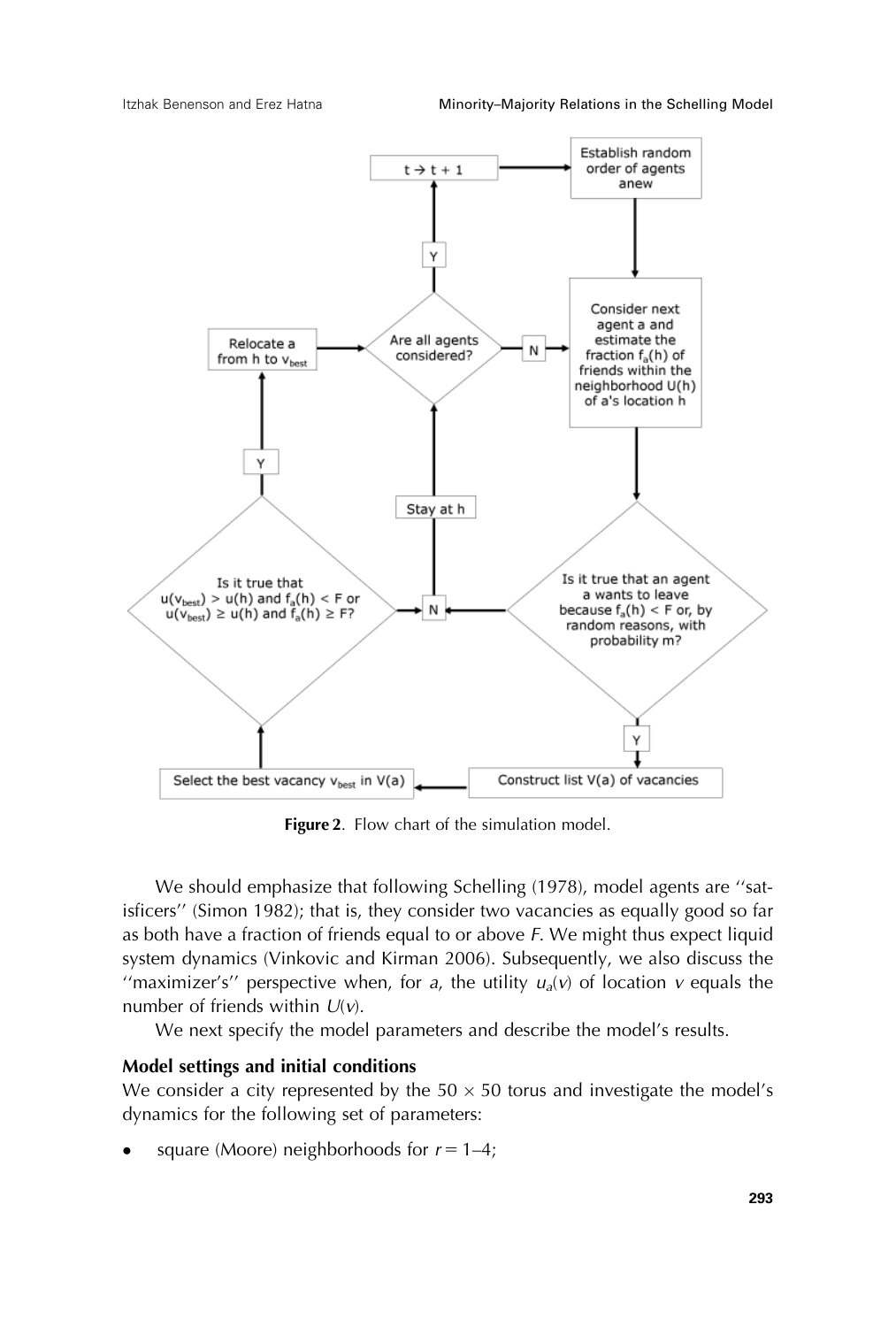- the fraction  $\beta$  of the minority B-group varying over [0, 0.5]; and
- $\bullet$  the threshold intolerance *F* varying over [0, 1].

We assume that

- the probability of random relocation  $m$  is low but nonzero; accordingly, we employ  $m = 0.01$  per time step;
- the majority of, but not all, cells in an urban space are occupied; accordingly, we employ the value  $d = 0.02$ ; and
- an agent tests many vacancies per time step when considering relocation; accordingly, we employ  $w = 30$ .

Note that for a neighborhood of radius r, the number of friends can vary between 0 and  $n(r) = (2r+1)(2r+1) - 1$ . That is, for any given r, we can study the system's dynamics for any series  $F_k$  of  $n(r)+1$  values of F, which satisfies the condition  $(k - 1)/n(r) < F_k \leq k/n(r)$   $(k = 0, 1, ..., n(r))$ . To avoid rounding problems in what follows, we employ the series

$$
F_k = k/n(r) - 1/(2n(r)),
$$
 where  $k = 0, 1, ..., n(r),$  (1)

 $F = F_0$  provides the same results as  $F = 0$  and corresponds to the case where agents are absolutely insensitive to neighbors.  $F = F_1$  provides the same results as  $F = 1/n(r)$ and is characteristic of agents who demand at least one friend in a fully occupied neighborhood. This progression continues until  $F = F_{n(r)}$ , which characterizes agents who demand a neighborhood occupied solely by friends.

The initial set of agents is established by initiating  $M =$  Round ((1 -  $dN^2$ ) agents and by assigning type B to the  $M_B =$  Round ( $\beta(1 - d)N^2$ ) of them and type G to the remaining  $M_G = M - M_B$  agents. The random pattern (as in Fig. 1a) is constructed by randomly locating all agents over the  $N \times N$  city grid. The properties of the initial segregated pattern are similar to that in Fig. 1b, but the pattern itself is constructed by locating all B-agents on the  $N \times N$  grid at 100% density, beginning from its left border, column after column, from the top to the bottom border within each column and, symmetrically, by locating G-agents beginning from the right border, column after column, from the bottom to the top border within each column.

#### Characterizing model patterns

#### Moran's I as an index of segregation

To characterize the model's spatial pattern, we define a spatial variable  $x_h$ :  $x_h = 1$  if h is occupied by the B-agent and  $x_h = 0$  otherwise;  $x_h$  is ignored if h is empty. Of the several ways to characterize a pattern's segregation level, we chose Moran's I index of spatial association (Getis and Ord 1992; Anselin 1995; Zhang and Linb 2007) applied to the binary data (Lee 2001; Griffith 2010).

Simulation modeling has difficulties revealing all possible dynamic regimes for a given set of parameters. One can easily miss stable equilibria with narrow domains of attraction, especially if other stable equilibria exist whose domains of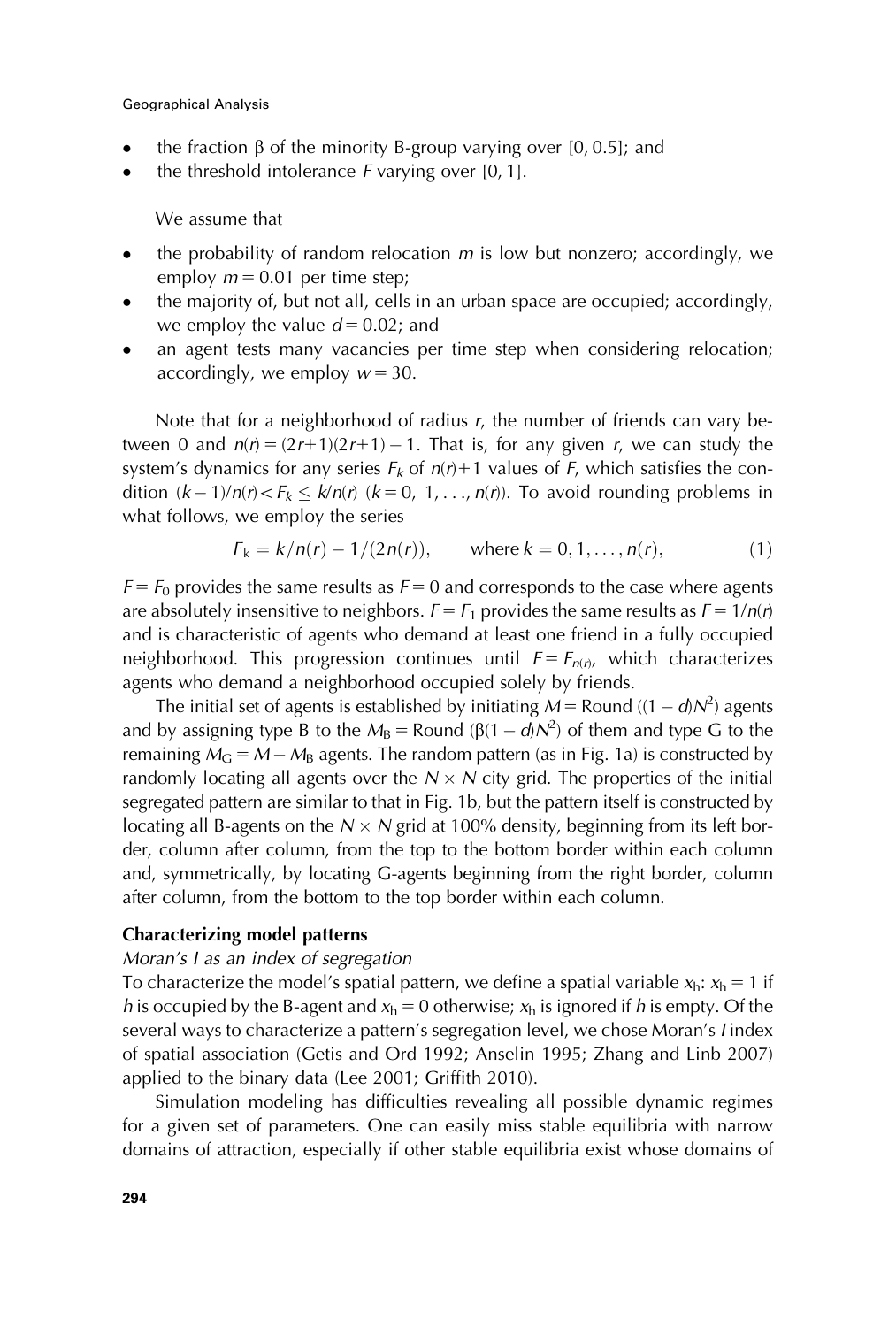attraction are wide. In attempting to avoid errors of this kind, we perform extensive numeric experiments with different sets of parameters before the investigation of the model.

### Pattern randomness and segregation criteria

To recognize random-like patterns, we first conduct a permutation test for the  $50 \times 50$  random city and obtain  $(-0.02, 0.02)$  and  $(-0.03, 0.03)$  as the 95% and 99% confidence intervals for Moran's I, respectively. Consequently, we consider the  $50 \times 50$  pattern as nonrandom in the case of Moran's  $I > 0.03$ . In addition to Moran's I, we employ, when necessary, additional indices for characterizing nonrandom patterns.

In situations of liquid dynamics, the model patterns can vary. Nevertheless, a pattern's level of segregation can remain the same. To reflect this possibility, we call the model pattern characterized by Moran's  $I = I_0$  "persistent" if the value of  $I_0$ remains within the interval  $(I_0 - 0.03, I_0 + 0.03)$  during at least 100,000 time steps.

#### The basic view of the Schelling model's dynamics

Our numeric experiments demonstrate that for random initial conditions, the agents' residential patterns either remain random infinitely for low F or converge to a segregated pattern for high F. In the latter case, the patterns' dynamics consist of two phases, characterized by the dynamics of the unhappy agents; that is, those located in neighborhoods where  $f_a(h) < F$ :

- In the first phase, the pattern contains many unhappy agents, the fraction of whom quickly drops to almost zero during some hundred time steps. During this phase, segregated patches appear and expand.
- In the second phase, the pattern changes slowly. The fraction of unhappy agents remains close to zero and therefore is uncharacteristic of the pattern. Some segregated patches continue to grow, while others contract, although the overall number of patches decreases. The segregated pattern, once it emerges is infinitely sustained.

For values of F at the boundary that separates the values generating randomlike patterns from those generating segregated patterns, the first phase could be very long and varies in length between executions (Fig. 3); for an expanded discussion, see Durrett (1999).

Given  $F$ ,  $\beta$ , and r, the duration of the first and second phases for the nonboundary values of F is determined by  $d$  and  $m$ . For the investigated values of  $d = 0.02$  and  $m = 0.01$ , the duration of the first phase is at most some hundred time steps.

The long-run evolution of patterns that do not stall (i.e., are liquid-like) should be treated with care. Typical practice is to run the model for a million time steps (Vinkovic and Kirman 2006) in the hope that the pattern reaches a persistent state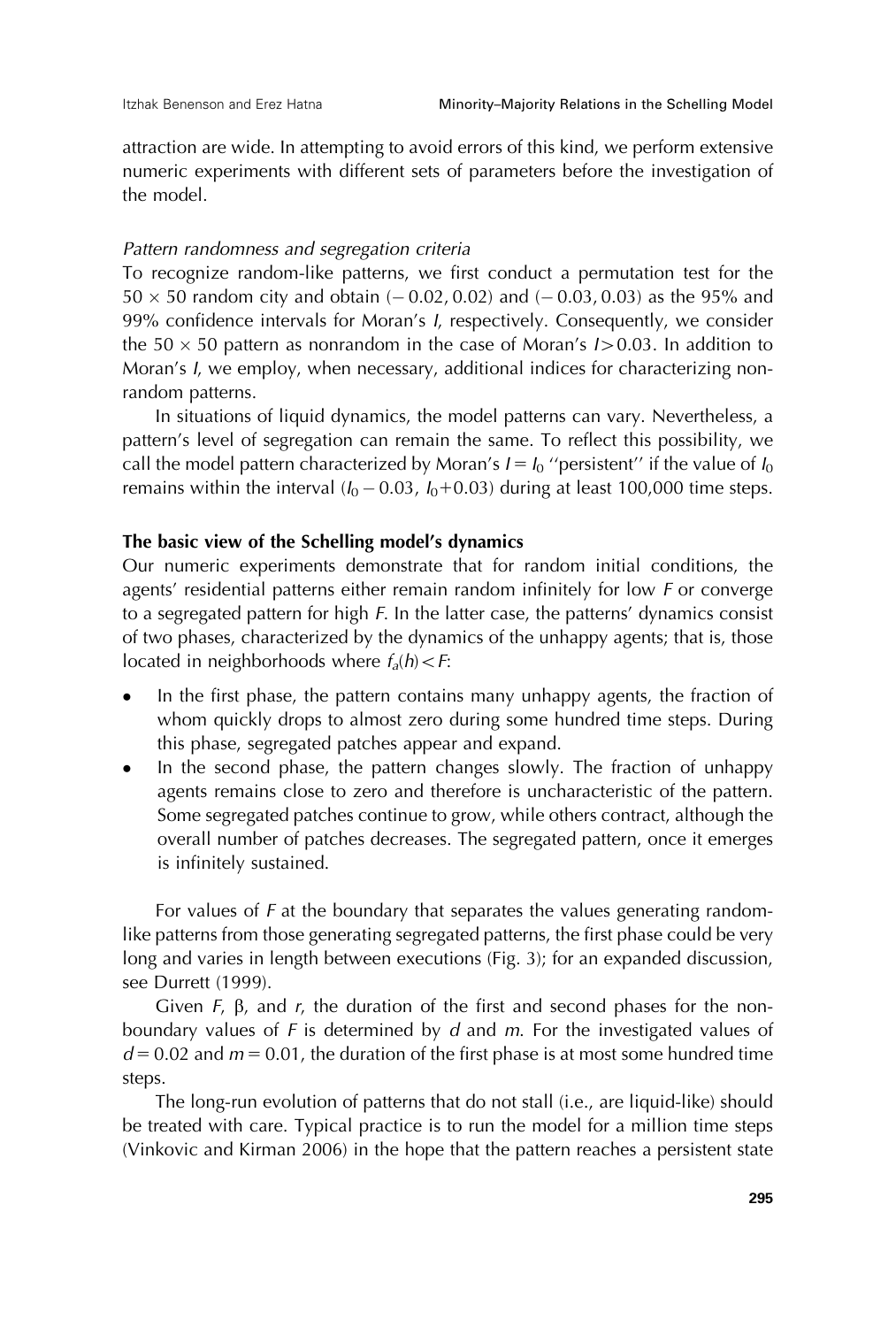

**Figure 3.** The model dynamics described by Moran's I and the fraction of happy agents for the boundary value of  $F = 11/48$  ( $r = 3$ ,  $\beta = 0.5$ ).

by the end of this extremely long period. Ensuing results are based on the long run of  $t = 500,000$  time steps.

# Schelling's basic case: two groups of equal size ( $\beta = 0.5$ )

The case of  $\beta$  = 0.5 corresponds to Schelling's original formulation. Our goal is to reproduce the qualitative aspects of the model dynamics; that is, for low  $F$ , the residential distribution converges to a random pattern, whereas for high F, it converges to a segregated pattern irrespective of the initial conditions. To verify this prediction, we perform 30 executions/model runs for each value of F given by equation (1) for  $r = 1, 2, 3$ , and 4, as well as for two types of initial conditions, random and segregated.

Fig. 4a presents a set of typical emerging patterns and corresponding values of I for  $r = 1$ . To better characterize the model behavior as dependent on  $F$ , we denote the maximal F-value at which, for any initial distribution of agents, the pattern remains random for  $t \to \infty$ , by  $F_{r, \text{rand}}$ . Similarly, let  $F_{r, \text{segr}}$  be the minimal F-value at which, for any initial distribution of agents, the pattern remains segregated for  $t \rightarrow \infty$ . According to our numeric experiments, at  $t = 500,000$  for  $r = 1, 2$ , and 3,  $F_{r,\text{seer}} = F_{r,\text{rand}}+1/n(r)$ ; that is, the persistent model pattern does not depend on the initial conditions of these values of  $r$  (Table 1, rows 1–3). For  $r = 4$ , the situation is more complex (Table 1, row 4): for  $F = 18/80-21/80$ , the initially random pattern remains random, while the initially segregated pattern remains segregated up to  $t = 500,000$ . Based on Durrett (1999), we expect 500,000 time steps to be insufficient for pattern convergence in these cases; but investigation of these dynamics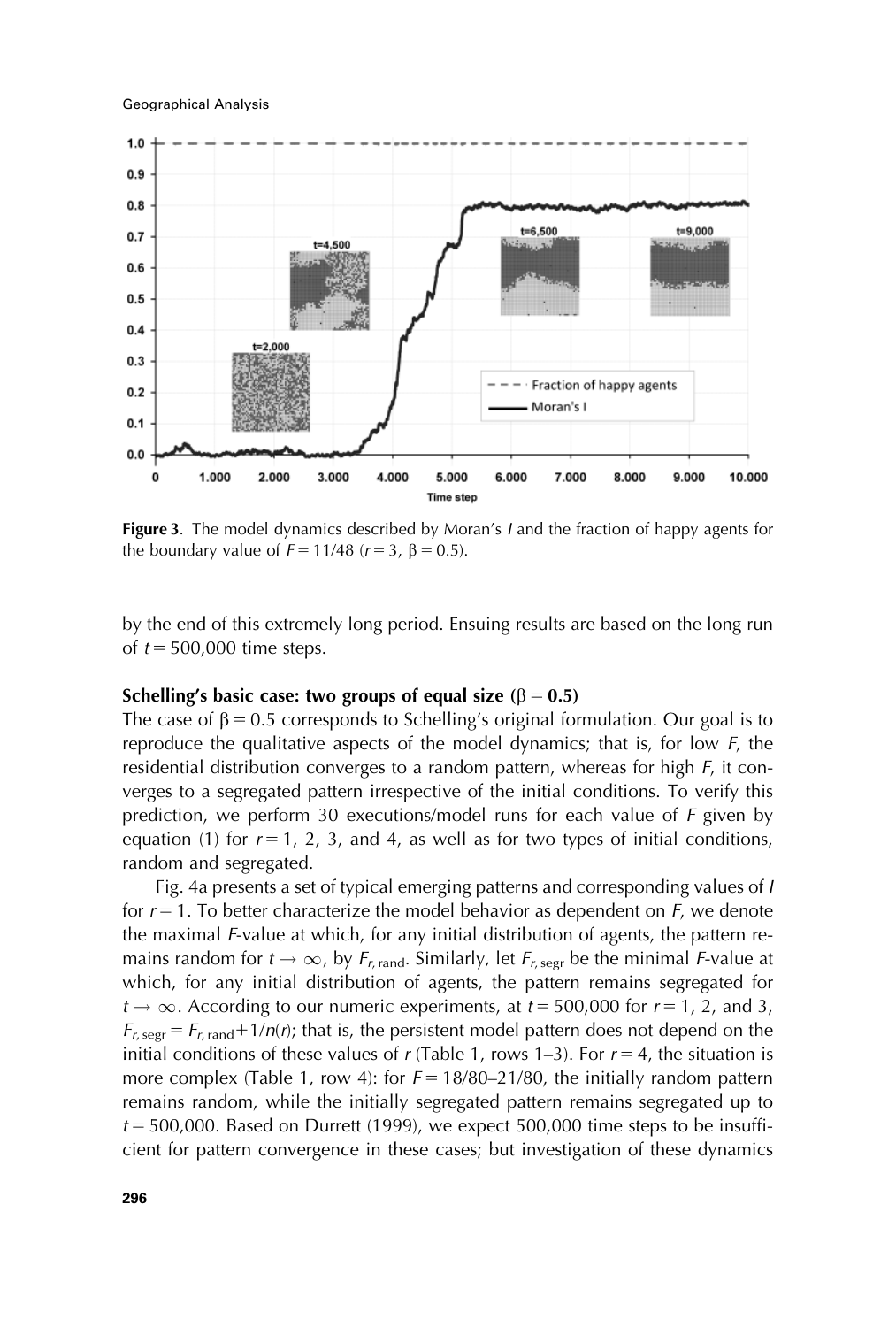Itzhak Benenson and Erez Hatna **Minority–Majority Relations in the Schelling Model** 



Figure 4. Persistent patterns for the representative sets of model parameters: (a)  $r = 1$ ,  $m = 0.01$ ,  $d = 0.02$ ,  $\beta = 0.5$ , varying F; (b)  $r = 3$ ,  $m = 0.01$ ,  $d = 0.02$ ,  $\beta = 0.25$ , varying F; (c)  $r = 1$ ,  $m = 0$ , varying d,  $\beta = 0.5$ , varying F.

goes far beyond Schelling's view of the local determinants of residential dynamics and remains for future research. Note that for all r, the value of  $F_{r, \text{segr}}$  is below the  $F \sim 1/3$  given by Schelling.

|   | n(r) | $r_{r.}$ rand                 | $r_{r,\text{segr}}$           |
|---|------|-------------------------------|-------------------------------|
|   |      | $1/8 = 0.1250$                | $2/8 = 0.2500$                |
| 2 | 24   | $4/24 = 0.1667$               | $5/24 = 0.2083$               |
| 3 | 48   | $10/48 = 0.2083$              | $11/48 = 0.2292$              |
| 4 | 80   | $17/80 = 0.2125$ <sup>*</sup> | $21/80 = 0.2625$ <sup>*</sup> |

**Table 1**  $F_{r, \text{rand}}$ ,  $F_{r, \text{segr}}$  for  $r = 1-4$ ,  $\beta = 0.5$ 

Note: The city is a 50  $\times$  50 torus. \*For  $F = 18/80$ , 19/80, and 20/80, the initially random pattern remains random at  $t = 500,000$ , while the initially segregated pattern remains segregated at  $t = 500,000$ .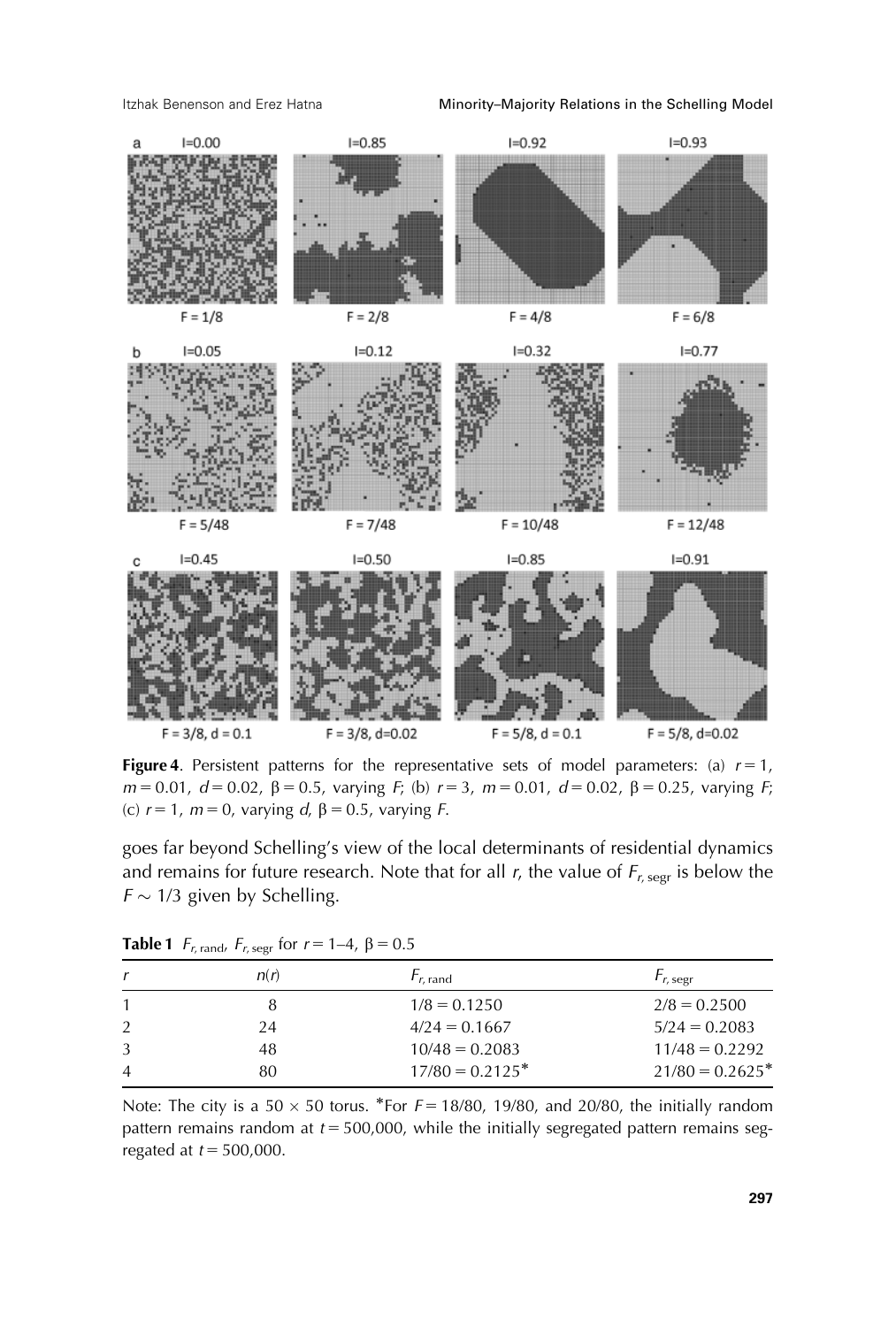We now extend the standard framework and investigate the dynamics of Schelling's model in the case where B-agents are the minority.

# The minority group's patterns ( $\beta$  < 0.5)

# The new mixed patterns

Study of the Schelling model's dynamics for the case where the B-agents are the minority (i.e.,  $\beta$  < 0.5) reveals major new patterns, yet to be ascribed to this model, that are neither random nor completely segregated. We henceforth call these patterns *mixed*. In mixed patterns, a part of the area is exclusively occupied by the members of the majority, while the remaining area is occupied by agents of both types (Fig. 4b).

# Mixed patterns: characterization

The patterns in Fig. 4b clearly show that we need to characterize the segregated as well as aggregated parts prior to investigating mixed patterns. Moran's I calculated for the entire city is insufficient for this purpose.

To characterize a mixed pattern, we divide it into four regions (Fig. 5). First, let  $G<sup>^</sup>$  be the part of the city occupied by the majority group G exclusively. We distinguish between internal part  $iG^\wedge$  and the boundary  $nG^\wedge$  of  $G^\wedge.$  A cell  $h$  belongs to  $iG^{\wedge}$  if h and all cells of the  $U(h)$  are either occupied by G-agents or are empty. Cells that belong to the neighborhood of some cell from  $iG^{\wedge}$ , but not to  $iG^{\wedge}$  itself, comprise  $nG^{\wedge}$ .

Second, let  $G^+$  complement the  $G^{\wedge}$  part of the city. In the case of a segregated city,  $G^+$  is a homogeneous part occupied by the minority; otherwise,  $G^+$  represents the heterogeneous part of the city. We define the internal part *iG*<sup>+</sup> of  $G^+$  as all cells h whose neighborhood  $U(h)$  does not intersect  $G^{\wedge}$ , and the boundary  $nG^+$  as the



Figure 5. (a) A mixed pattern; (b) partition of the mixed pattern into four parts— $iG^{\wedge}$ , n $G^{\wedge}$ ,  $nG^+$ , and  $iG^+$ .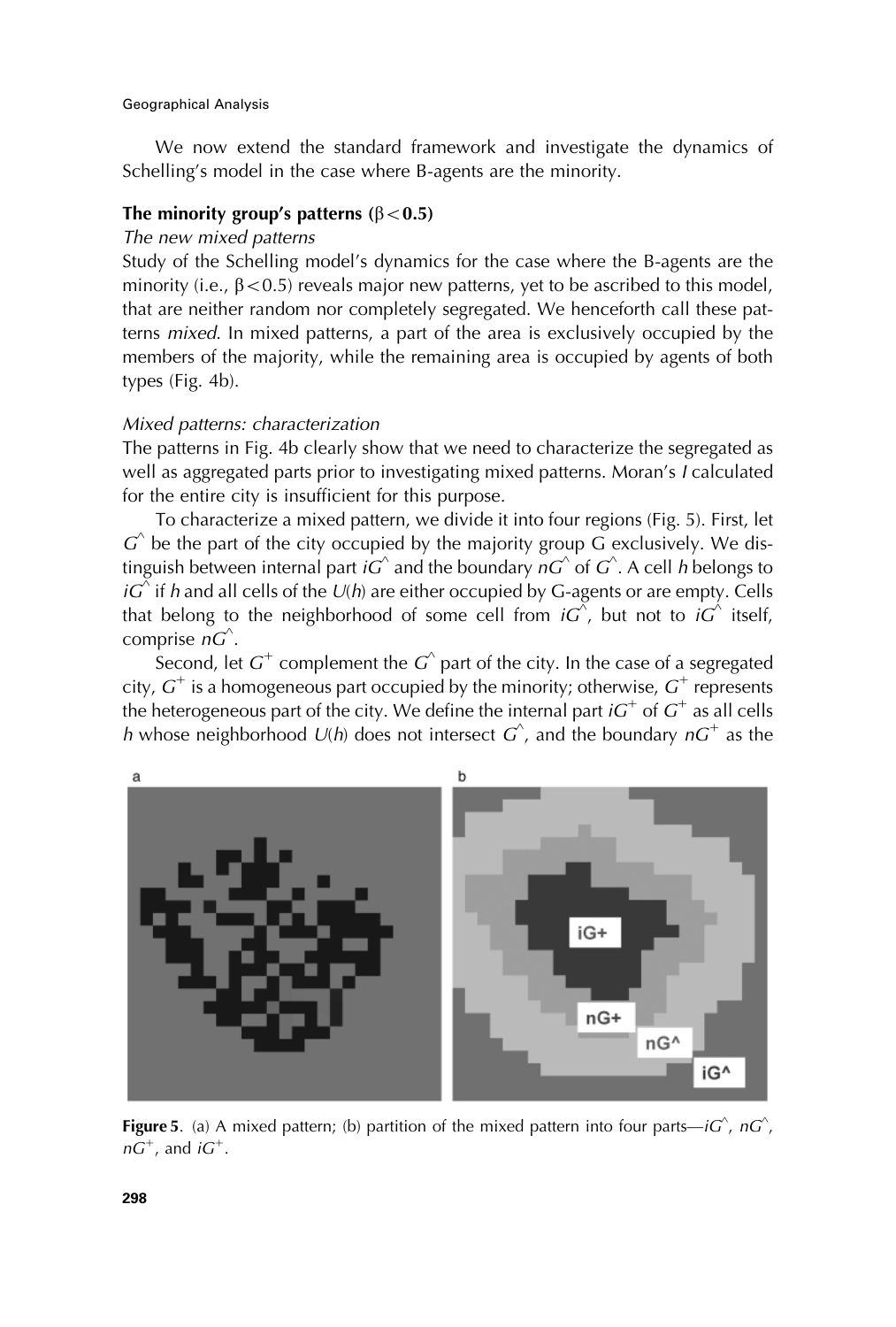remaining  $G^+$  cells. With an increase in r,  $iG^{\wedge}$  and  $iG^+$  shrink, whereas n $G^{\wedge}$  and  $nG^+$  expand.

In addition to Moran's I calculated for the entire city, we characterize the mixed patterns by three measures applied to the mixed part  $G^{\dagger}$ :

- $\beta^+$ : the fraction of minority agents within  $G^+$ ;
- $\bullet$  $I^+$ : the value of Moran's *I* calculated for the internal part  $iG^+(\beta)$  of the heterogeneous area; and
- $S(G^+)$ : the area of  $G^+$  as a fraction of the entire city area.

#### Study of the mixed patterns

The hypothesis formulated on the basis of Fig. 4 is as follows: for  $\beta$  < 0.5, three types of persistent patterns—random, mixed, and fully segregated—substitute for one another as F grows.

To test this hypothesis, we denote as  $F_{r, \text{rand}}(\beta)$  the maximal *F*-value at which, given  $\beta$ , the persistent pattern converges to random for any initial distribution of agents when  $t \to \infty$ . We denote as  $F_{r, \text{segr}}(\beta)$  the minimal *F*-value at which, given  $\beta$ , the pattern *converges to segregated* for any initial distribution of agents when  $t \to \infty$ . To avoid complications related to the difference between  $F_{t, rand}(\beta)$  and  $F_{r,\text{segr}}(\beta)$ , obtained for  $\beta = 0.5$  when  $r = 4$ , we limit ourselves to cases of  $r = 1-3$ .

By definition, the city is random for  $F \in [0, F_{r, rand}(\beta)]$ , and the city is segregated for  $F \in [F_{r, \text{segr}}(\beta), 1]$ . As demonstrated in the section "Schelling's basic case," for  $r = 1-3$  and  $\beta = 0.5$ ,  $F_{r, \text{rand}}(0.5)$  and  $F_{r, \text{seg}}(0.5)$  are sequential values of  $F_{k}$ , as given by formula (1); that is,  $F_{r, \text{segr}}(0.5) = F_{r, \text{rand}}(0.5) + 1/n(r)$ . We hypothesize that for  $\beta$  < 0.5 the interval [ $F_{r, \text{rand}}(\beta)$ ,  $F_{r, \text{seg}}(\beta)$  – 1/n(r)] is nonzero; its width increases with a decrease in  $\beta$ . For  $F$ , the persistent pattern is mixed within this interval.

To confirm this hypothesis, we perform a set of simulation experiments for the values of  $r = 1-3$ , with  $\beta$  varying from 0.05 to 0.45, by increments of 0.05. Typical dependencies of Moran's *I* for the entire city,  $\beta^+$ , and  $S(G^+)$  on *F* for  $r = 3$  and for  $\beta$  = 0.1, 0.25 and 0.5, are shown in Fig. 6.

Analysis of the full set of simulation results implies the following conclusions:

- The value of  $F_{r, \text{segr}}(\beta)$  does not depend on  $\beta$ ; that is,  $F_{r, \text{segr}}(\beta) = F_{r, \text{segr}}$  (Fig. 6a– c).
- The lower  $\beta$ , the lower  $F_{r,\text{rand}}(\beta)$  (Fig. 6a).
- The pattern of the  $iG^+(\beta)$  is random for  $F \in [0, F_{r, \text{segr}} 1/n(r)]$  and populated exclusively by the minority for  $F \in [F_{r, \text{segr, 1}}]$  (Fig. 6a).
- The density  $\beta^+$  of the B-agents in  $G^+(\beta)$  is always higher than  $\beta$ , grows with an increase in F within [ $F_{r, \text{rand}}(\beta)$ ,  $F_{r, \text{segr}} - 1/n(r)$ ], and always bypasses  $\beta^+ = 0.5$ for  $F = F_{r,\text{segr}} - 1/n(r)$  (Fig. 6b).
- For values of F close to zero,  $G^+(\beta)$  covers the city's entire area. With the growth of F within the interval  $[F_{r,\text{rand}}(\beta), F_{r,\text{segr}} - 1/n(r)]$ , the area of  $G^+(\beta)$ decreases, stabilizing at  $\beta$  for  $F \geq F_{r,\text{segr}}$  (Fig. 6c).<sup>3</sup>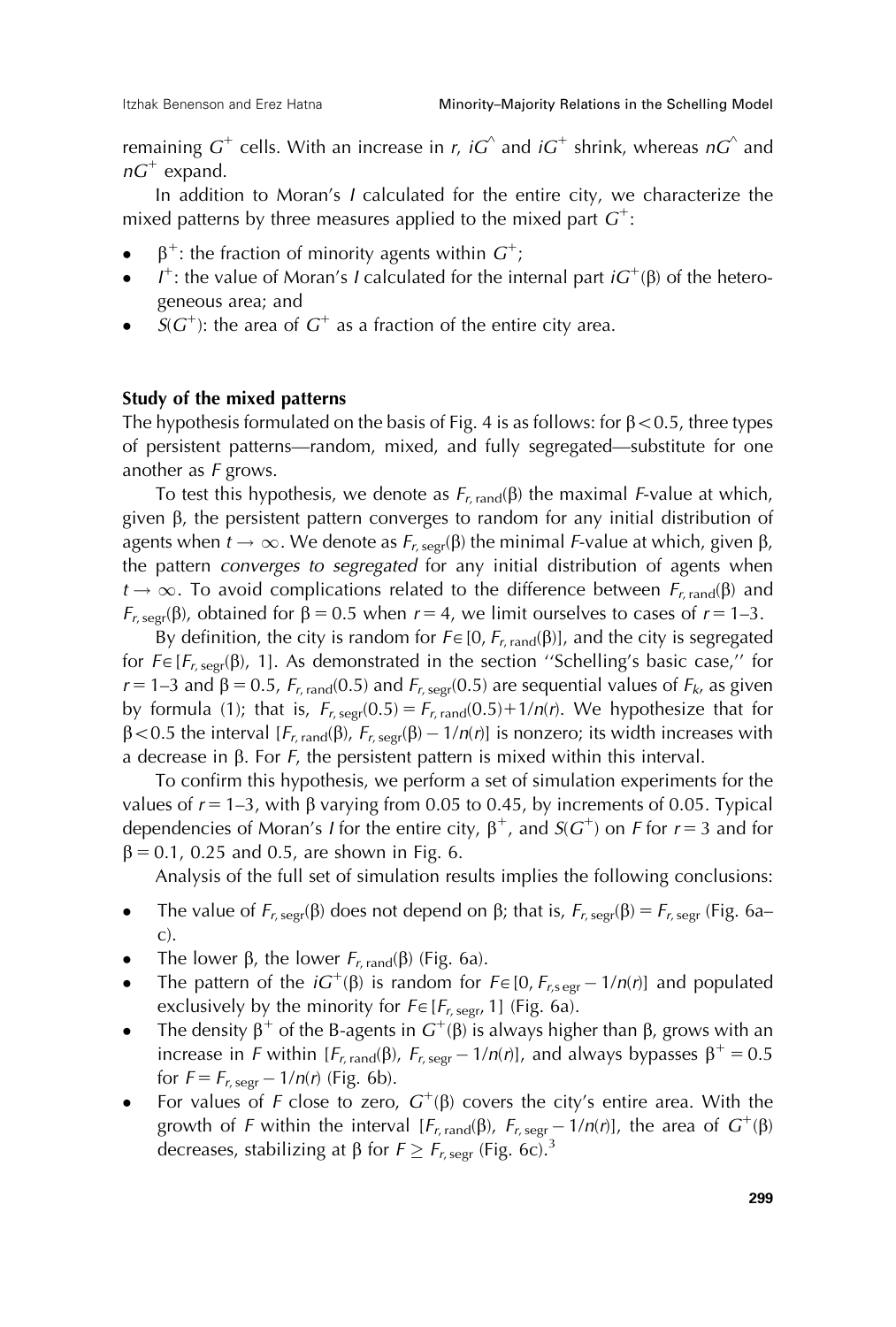**Geographical Analysis** 

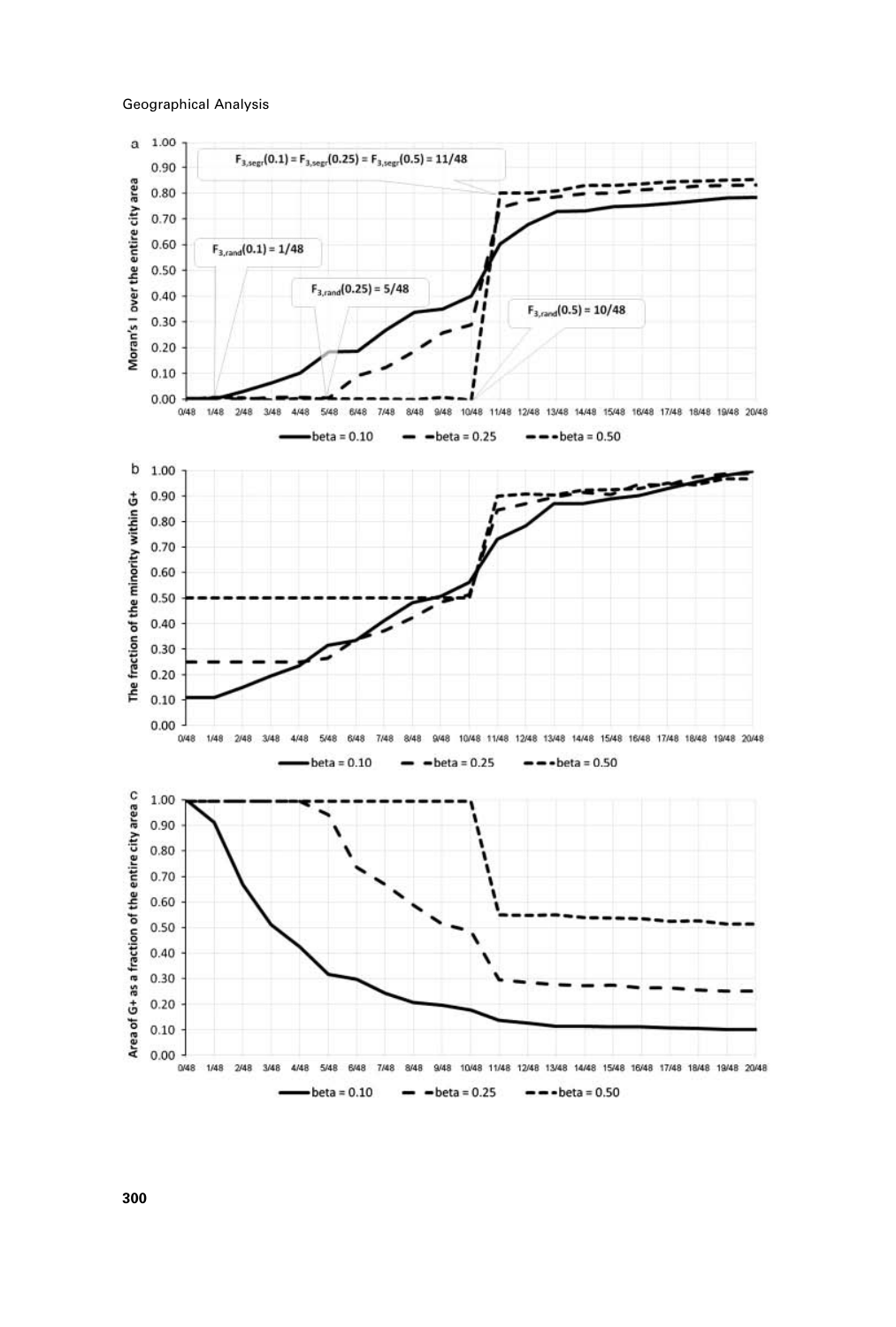#### **The model's robustness**

Let us consider the importance of the three qualitative assumptions made:

- a low but nonzero fraction of empty cells  $d_i$
- a nonzero probability of spontaneous migration m; and
- satisficing behavior by agents.

The values of d and m: The values we employ,  $d = 0.02$  and  $m = 0.01$ , are chosen to reflect a real city, where empty locations (although perhaps not many) are always available for occupation. Additionally, abundant reasons exist for residential migration beyond reactions to neighbors.

In the case of the 50  $\times$  50 city that we use for simulation experiments,  $d = 0.02$ results in 50 empty locations. We also investigate the model's behavior for a lower d; that is, for fewer empty locations in the city. Simulation results do not change until the fraction of empty locations falls below  $d = 0.01$ . For a few empty locations and for some of the random initial patterns, the model stalls because all vacancies are of low utility, meaning that no agents want to relocate there. As should be expected, the fraction of the initial patterns that stall grows with a decrease in d.

The value of  $m>0$  also prevents the model's pattern from stalling in the solidlike state, where no agents can improve their utility. We test the sensitivity of the model's persistent patterns to variations of m for  $m \in (0.01, 0.05)$  and find that they do not fundamentally change, whereas an increase in m accelerates and a decrease in *m* decelerates convergence to a persistent pattern. In the case of  $m = 0$ , the model generates a variety of solid-like patterns, as shown in Fig. 4c.

The simulations clearly demonstrate that in the solid-like state the structure of the stalled pattern is very sensitive to the model's parameters and rule details, such as whether the fraction of friends is calculated by dividing by the size of an entire neighborhood, as in Vinkovic and Kirman (2006), or by the number of occupied cells in the neighborhood, as in our simulation.

Agents' satisficing behavior: According to the behavioral rules (See "Model rules and definitions''), the model's agents are satisficers (Simon 1982); that is, they do not distinguish among potential locations provided that the number of friends is above the threshold. To investigate the importance of this assumption, we replace the satisficing choice rule with the maximization rule: the more friends the better. Formally, maximizing agent a estimates the utility of vacancy h as  $u(h) = f_a(h)$ . This

**Figure 6.** Characteristics of persistent patterns for  $r = 3$  depending on minority fraction  $\beta$  and F,  $\beta$  = 0.05–0.5 with steps of 0.05, F = 0/48–20/48 with steps of 1/48, and random initial conditions: (a) Moran's I for the entire city; (b) the fraction  $\beta^+$  of minority agents within  $G^+(\beta)$ ; (c)  $S(G^+(\beta))$  as a fraction of the entire city area. F<sub>r, rand</sub>( $\beta$ ) and F<sub>r, segr</sub>( $\beta$ ) are marked on (a) only but are applicable to (a)–(c). Note that  $G^+(\beta)$  is the union of the  $iG^+$  and  $nG^+$  domains as shown in Fig. 5.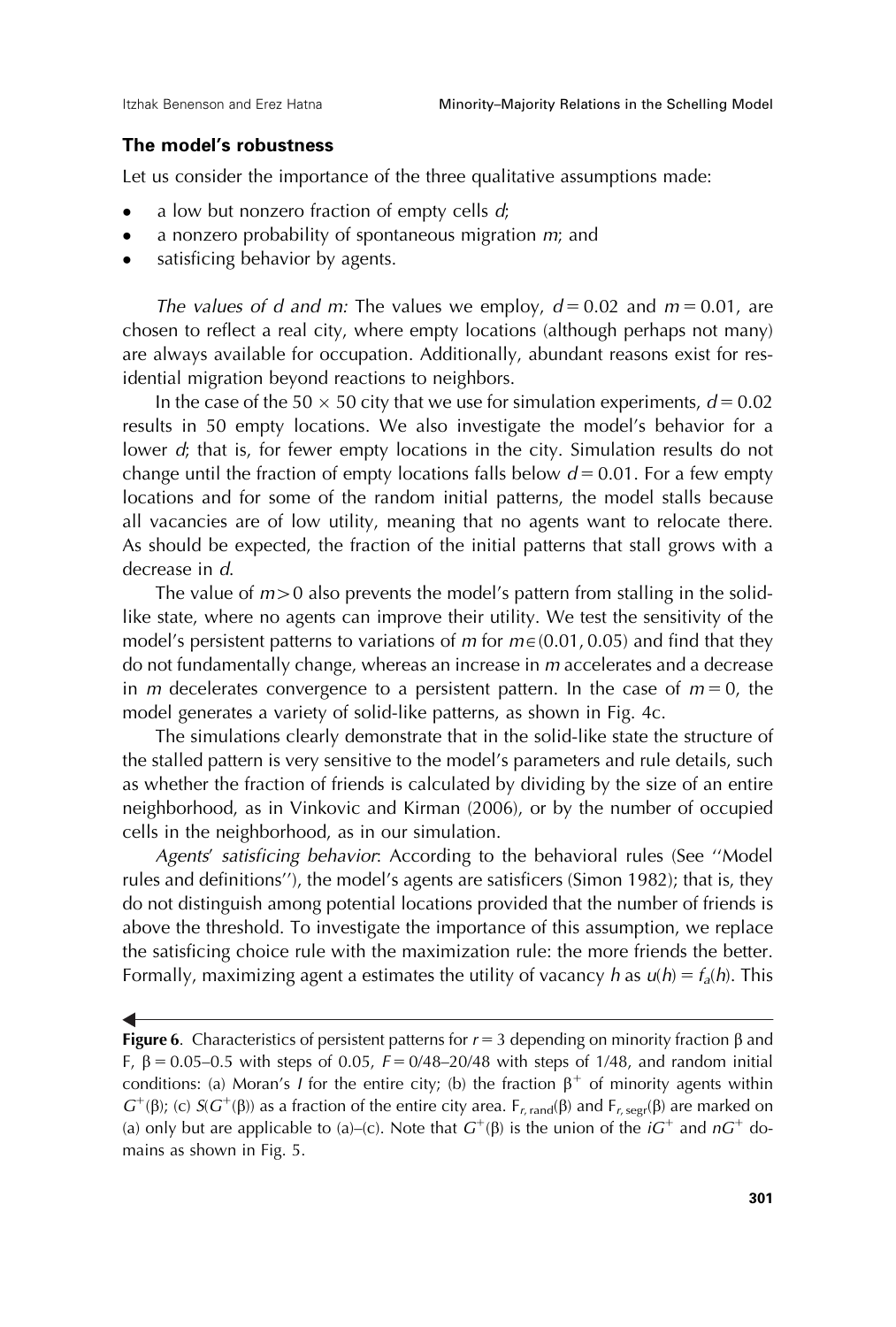assumption's consequence is as expected, Maximizers always segregate. Irrespective of F, the pattern always converges to complete segregation.

# **Conclusions and discussion**

Our results essentially extend Schelling's (1978, pp. 147–48) observations. Given a neighborhood's radius r and the fraction of minority  $\beta$ , the model's pattern converges to one of three—and not two, as Schelling claims—persistent states. Each persistent state is defined by  $F$ , with the [0, 1] interval of  $F$  variability divided into three parts: for  $F \in [0, F_{r, \text{rand}}(\beta)]$ , the persistent residential pattern is random; for  $F \in (F_{r, \text{rand}}(\beta), F_{r, \text{seg}})$ , it is mixed; and for  $F \in [F_{r, \text{seg}}, 1]$ , it is segregated.

The mixed urban pattern, characteristic of  $F \in (F_{r, rand}(\beta), F_{r, segr})$ , consists of a homogeneous part, occupied by the majority, and a heterogeneous part, randomly occupied by agents of both types. The density of the minority in the mixed part is always greater than  $\beta$  and grows with F.

After investigating the model's formal properties, the principal question becomes: how can we relate the model to real-world residential dynamics? Three persistent residential patterns are obtained with the model when four conditions are met:

- (1) The fraction  $d$  of empty locations in a city is sufficiently high. The value employed in the simulations is  $d = 0.02$ ; an additional investigation shows that liquid dynamics are sustained until d remains above  $\sim 0.01$ . For lower fractions of empty locations, the system stalls in a state where none of the agents who are unhappy with their neighborhood can reside elsewhere.
- (2) The probability m that an agent would reside in a neighborhood irrespective of the neighborhood structure is nonzero. The value employed in our simulations is  $m = 0.01$ ; that is, 1% of the agents decide to move at each time step despite their residence in a friendly neighborhood. For  $m = 0$ , the residential pattern stalls, similar to what happens when the number of empty locations is insufficient for migration.
- (3) The radius r of the neighborhood is three or lower. For  $r > 3$ , model dynamics may depend on initial conditions: for the same set of parameters, initially random patterns remain random, while initially segregated patterns remain segregated. This phenomenon demands further investigation. Until then, we can qualitatively conclude that the model results are robust in cases when agents react to neighbors located in sufficiently close proximity to their actual or potential location.
- (4) Most importantly, the behavior of the model agents must be satisficing. Namely, agents should not distinguish between locations so long as the fraction of friends around those locations is  $\geq$  F. Alternatively, if we assume that agents always relocate to locations within the neighborhood having the maximum possible fraction of friends, the model dynamics become solid-like, residential patterns become segregated for any F, and a great variety of stalled and segregated patterns are obtained, depending on the model parameters and initial conditions.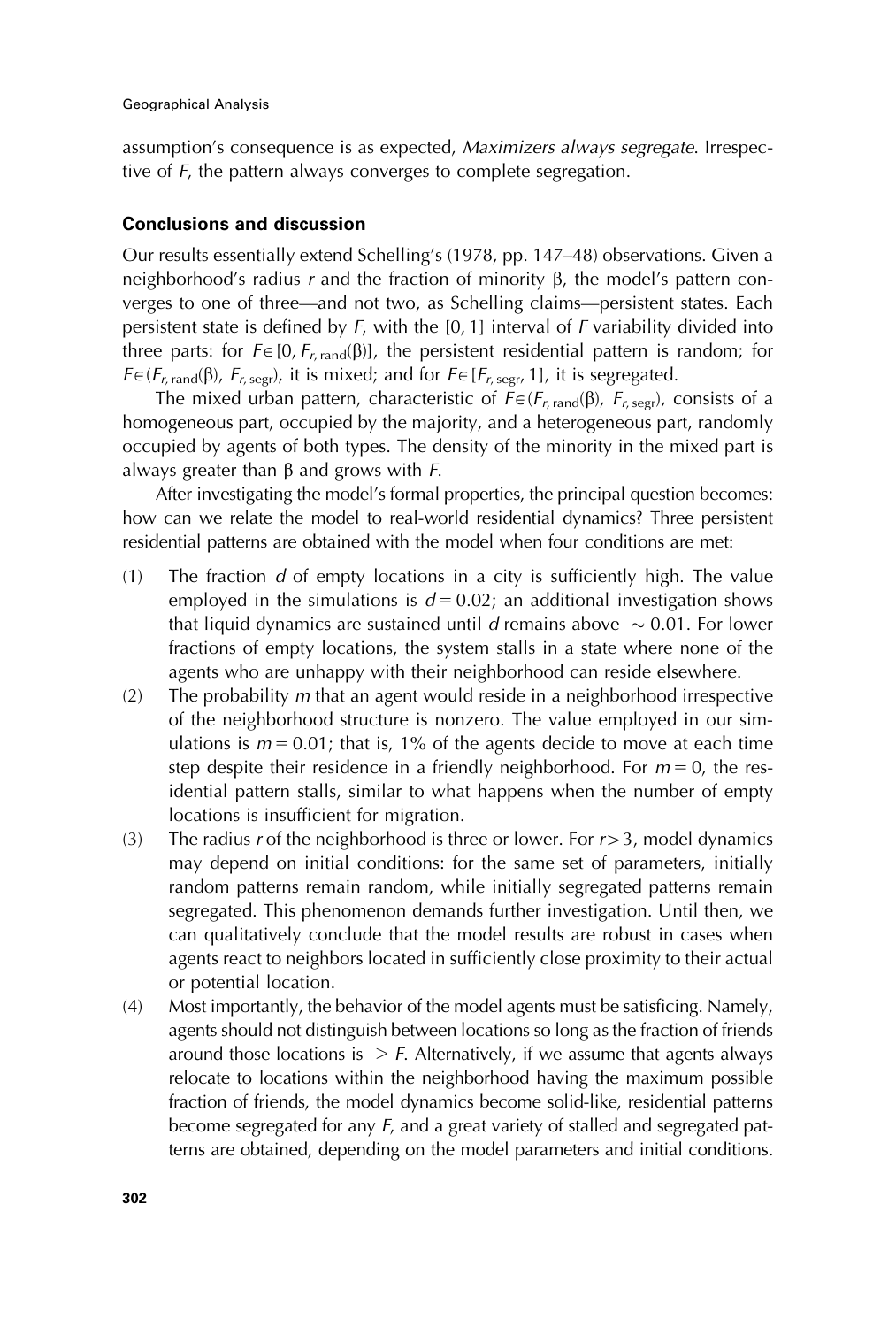We thus conclude that the conditions necessary for solid model dynamics are unrealistic. Socially meaningful extensions and interpretations of the Schelling model should consider a population with sufficiently high fractions of satisficing agents, whose behavior provides a sufficient degree of the indeterminism necessary for liquid-like system dynamics.

Our recent research about ethnic residential dynamics in Israeli cities, conducted at the resolution level of the separate family and building and employing the individual Israeli population census for 1995 (Benenson, Omer, and Hatna 2002; Benenson, Hatna, and Or 2009), supports the view of mixed residential patterns. In Israeli cities with mixed Jewish and Arab populations of similar socioeconomic status—Yaffo in Tel Aviv, Ramle, and Lod—the Arab minority is concentrated within some neighborhoods; the remaining areas of these cities are populated almost exclusively by the Jewish majority. At a closer glance, however, the population of the Arab neighborhoods is mixed, and the fraction of the Jewish population in these mixtures varies between 30% and 60%. In other words, the real-world patterns correspond to those obtained in the model for the case of relatively low F. The latter can be interpreted as indicating the relatively high tolerance of Jewish and Arab residential agents for one another. We consider this correspondence as encouraging and plan to repeat the investigation in additional cities and in greater detail after the data collected during the individual-based Israeli population census for 2008 becomes officially available, toward the end of 2011. The merger of data from two censuses (1995 and 2008) also will enable construction of individual migration records, facilitating investigation of the relationship between individual residential choices and group residential patterns during the respective period (1995–2008).

#### **Notes**

- 1 The number of neighbors in the neighborhood is finite, so it does not matter whether ''less than'' or ''less than or equal'' is employed in the definition; we employ Schelling's original use of ''less'' versus ''greater than or equal.''
- 2<http://www.econ.iastate.edu/tesfatsi/demos/schelling/schellhp.htm> (accessed April 4, 2011) and R. Koenig's application at [http://www.entwurfsforschung.de/RaumProzesse/](http://www.entwurfsforschung.de/RaumProzesse/Segregation.htm) [Segregation.htm](http://www.entwurfsforschung.de/RaumProzesse/Segregation.htm) (accessed April 4, 2011) can be starting points. More complex situations involving agents differing in several characteristics can be investigated with the help of M. Fosset's application; see<http://sociweb.tamu.edu/vlabresi/vlab.htm> (accessed April 4, 2011).
- 3 Some of these simulation results can be confirmed analytically; see Benenson and Hatna (2009).

#### **References**

Anselin, L. (1995). ''Local Indicators of Spatial Association—LISA.'' Geographical Analysis 27(2), 93–115.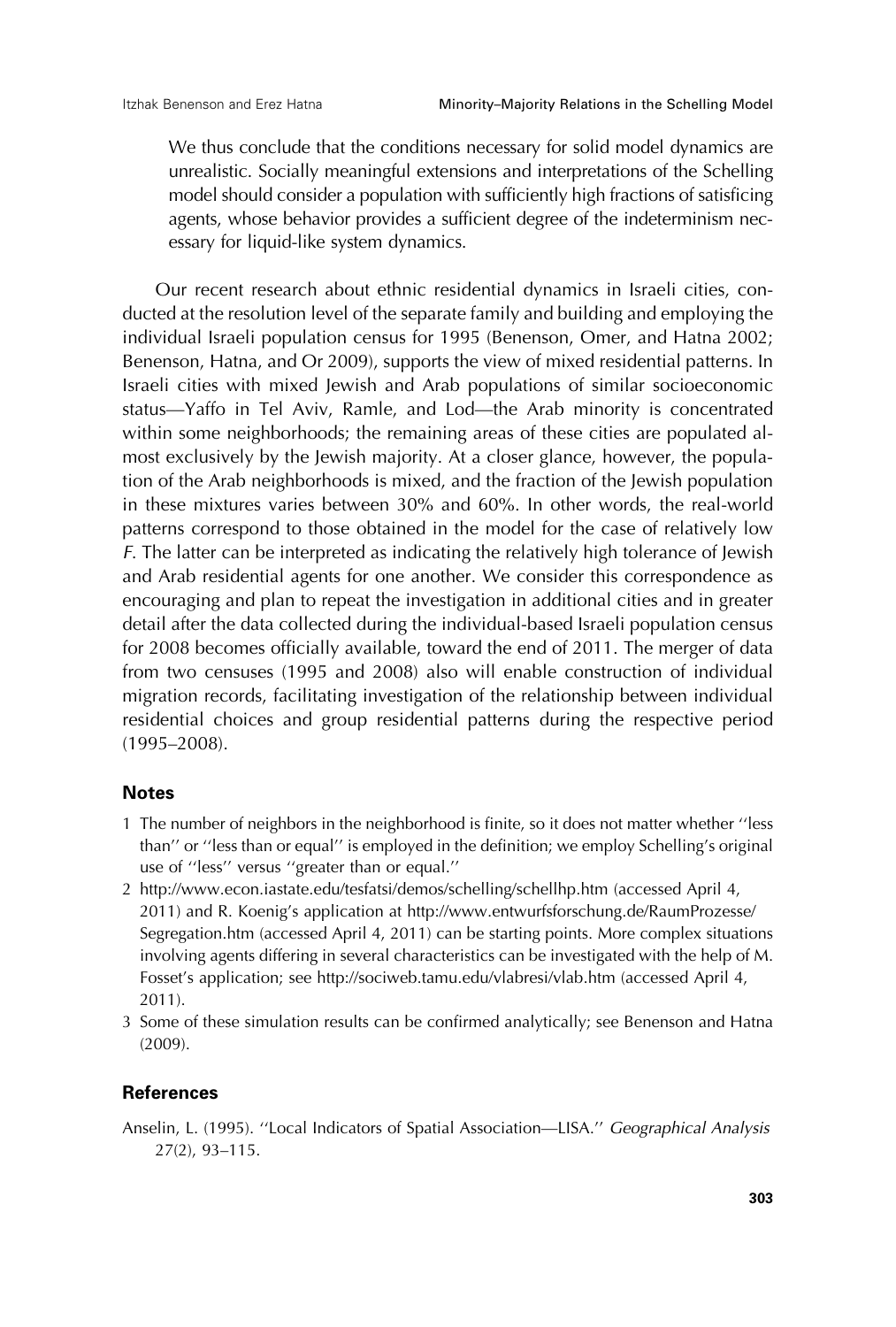- Benenson, I. (1998). ''Multi-Agent Simulations of Residential Dynamics in the City.'' Computers, Environment and Urban Systems 22, 25–42.
- Benenson, I., and E. Hatna. (2009). ''The Third State of the Schelling Model of Residential Dynamics.'' Available at<http://arxiv.org/abs/0910.2414> (accessed April 19, 2011).
- Benenson, I., E. Hatna, and E. Or. (2009). ''From Schelling to Spatially Explicit Modeling of Urban Ethnic and Economic Residential Dynamics.'' Sociological Methods Research 2009; 37(4), 463–97.
- Benenson, I., I. Omer, and E. Hatna. (2002). ''Entity-based Modeling of Urban Residential Dynamics—The Case of Yaffo, Tel-Aviv.'' Environment and Planning B 29, 491–512.
- Clark, W. A. V. (1991). ''Residential Preferences and Neighborhood Racial Segregation: A Test of the Schelling Segregation Model.'' Demography 28(1), 1–18.
- Clark, W. A. V. (1993). ''Search and Choice in Urban Housing Markets.'' In Behavior and Environment: Psychological and Geographical Approaches, 298–316, edited by T. Gerling and R. G. Golledge. Amsterdam: Elsevier/North Holland.
- Clark, W. A. V. (2002). ''Ethnic Preferences and Ethnic Perceptions in Multi-Ethnic Settings.'' Urban Geography 23, 237–56.
- Clark, W. A. V. (2006). ''Ethnic Preferences and Residential Segregation: A Commentary on Outcomes from Agent-Based Modeling.'' Journal of Mathematical Sociology 30(3), 319–26.
- Clark, W. A. V., and M. Fossett. (2008). ''Understanding the Social Context of the Schelling Segregation Model.'' Proceedings of the National Academy of Sciences 105(11), 4109–14.
- Cornforth, D., D. G. Green, and D. Newth. (2005). ''Ordered Asynchronous Processes in Multi-Agent Systems.'' Physica D 204, 70–82.
- Durrett, R. (1999). ''Stochastic Spatial Models.'' SIAM Review 41(4), 677–718.
- Flache, A., and R. Hegselmann. (2001). ''Do Irregular Grids Make a Difference? Relaxing the Spatial Regularity Assumption in Cellular Models of Social Dynamics.'' Journal of Artificial Societies and Social Simulation 4(4). Available at [http://jasss.soc.surrey.ac.uk/](http://jasss.soc.surrey.ac.uk/4/4/6.html) [4/4/6.html](http://jasss.soc.surrey.ac.uk/4/4/6.html) (accessed April 9, 2011).
- Fossett, M. A. (2006a). ''Ethnic Preferences, Social Distance Dynamics, and Residential Segregation: Theoretical Explorations Using Simulation Analysis.'' Mathematical Sociology 30(3–4), 185–273.
- Fossett, M. A. (2006b). ''Including Preference and Social Distance Dynamics in Multi-Factor Theories of Segregation.'' Mathematical Sociology 30(3–4), 289–98.
- Fossett, M. A., and W. Waren. (2005). ''Overlooked Implications of Ethnic Preferences for Residential Segregation in Agent-based Models.'' Urban Studies 42(11), 1893–917.
- Getis, A., and J. Ord. (1992). ''The Analysis of Spatial Association by Use of Distance Statistics.'' Geographical Analysis 24, 189–206.
- Griffith, D. (2010). ''The Moran Coefficient for Non-Normal Data.'' Journal of Statistical Planning and Inference 140, 2980–90.
- Laurie, A. J., and N. K. Jaggi. (2002). ''Physics and Sociology: Neighbourhood Racial Segregation.'' Solid State Physics 45, 183–84.
- Laurie, A. J., and N. K. Jaggi. (2003). ''Role of Vision in Neighbourhood Racial Segregation: A Variant of the Schelling Segregation Model.'' Urban Studies 40(13), 2687–704.
- Lee, S.-I. (2001). ''Developing a Bivariate Spatial Association Measure: An Integration of Pearson's r and Moran's I.'' Journal of Geographical Systems 3, 369–85.